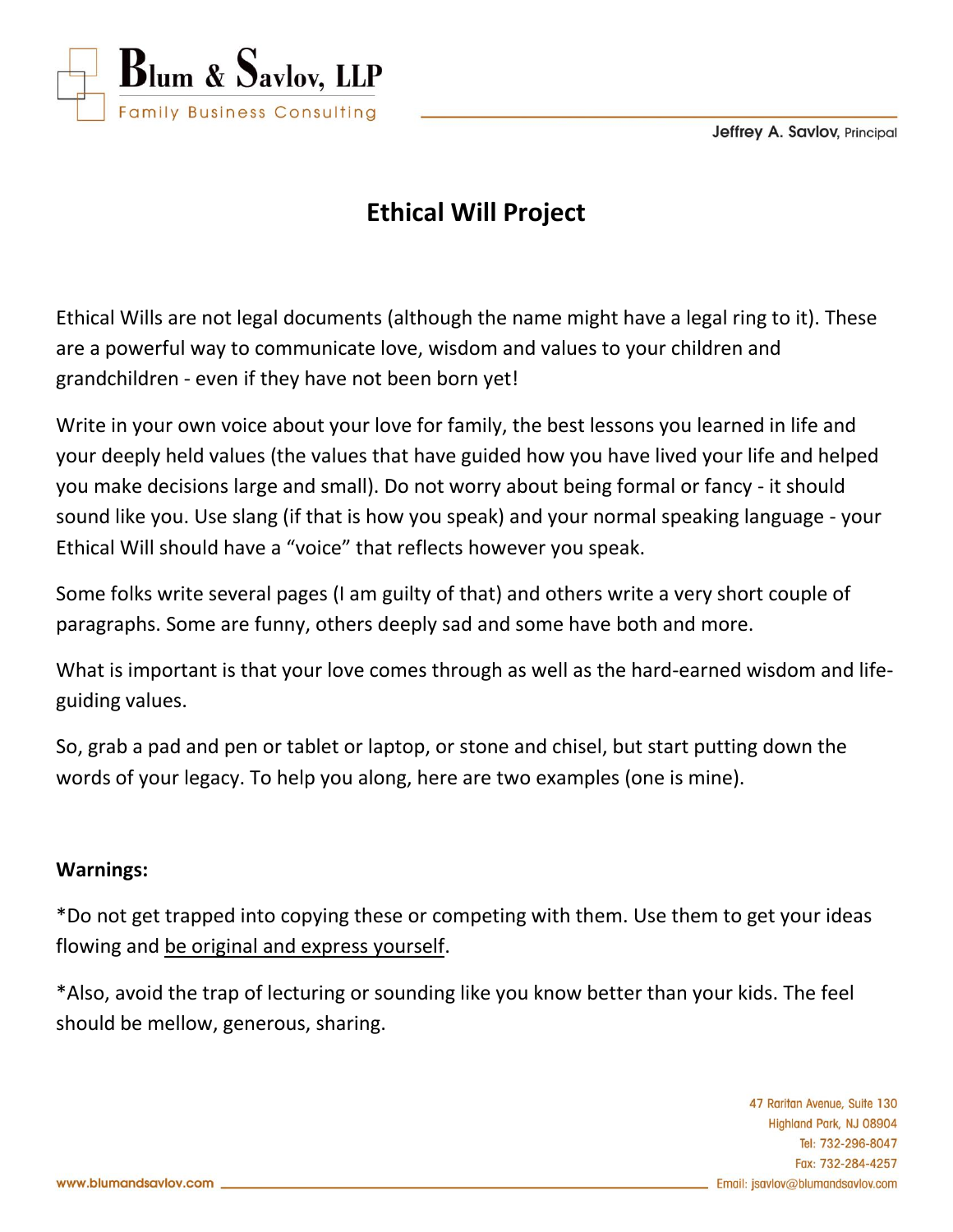## **Sample #1**

### **Written by: Jeff Savlov**

### **48 years old**

### **Married father of 2 boys (Jeremy-16 & Matthew-13)**

# **Ethical Will to Jeremy & Matthew Savlov**

To my sons, Jeremy & Matthew, and our unborn descendants:

While you both have known me as your dad, others (not yet born) will hopefully read this too. I'll meet some of you along the way. Others will never meet me but might hear about me from those who have. So, whether you actually knew me upright and in the flesh (alive & breathing) or just as some dead guy from generations past, I'd like to share some of the things I've learned along the way. It is not that I assume you are not smart enough to find your own way, it is that I have learned so much from others and from my own life experiences and I'm hoping you will find it interesting and helpful along your own path. Some of my best knowledge came from listening to the experiences and wisdom of another, usually older person (not always older - some wise folk were quite young!)

**Family** is a wonderful, fulfilling, intense and trying thing. My parents (Grandma Bev and Grandpa Hal) and siblings (Aunt Donna and Aunt Jill) had all kinds of ups and downs. Bottom line - we always supported one another and moved past our strains and disagreements especially around the happiest and saddest times. There will be hurts and disappointments but with love family relationships can sustain us all. Family relationships (and, honestly, with any important relationship) taking a deep breath and observing your own part in any relational conflict is so tough and valuable. It is easy to see conflict as the other person's issue but when I have slowed down, found some part I played in the dynamic and taken responsibility, almost every time it led to a closer and more productive and loving relationship. It is true you can pick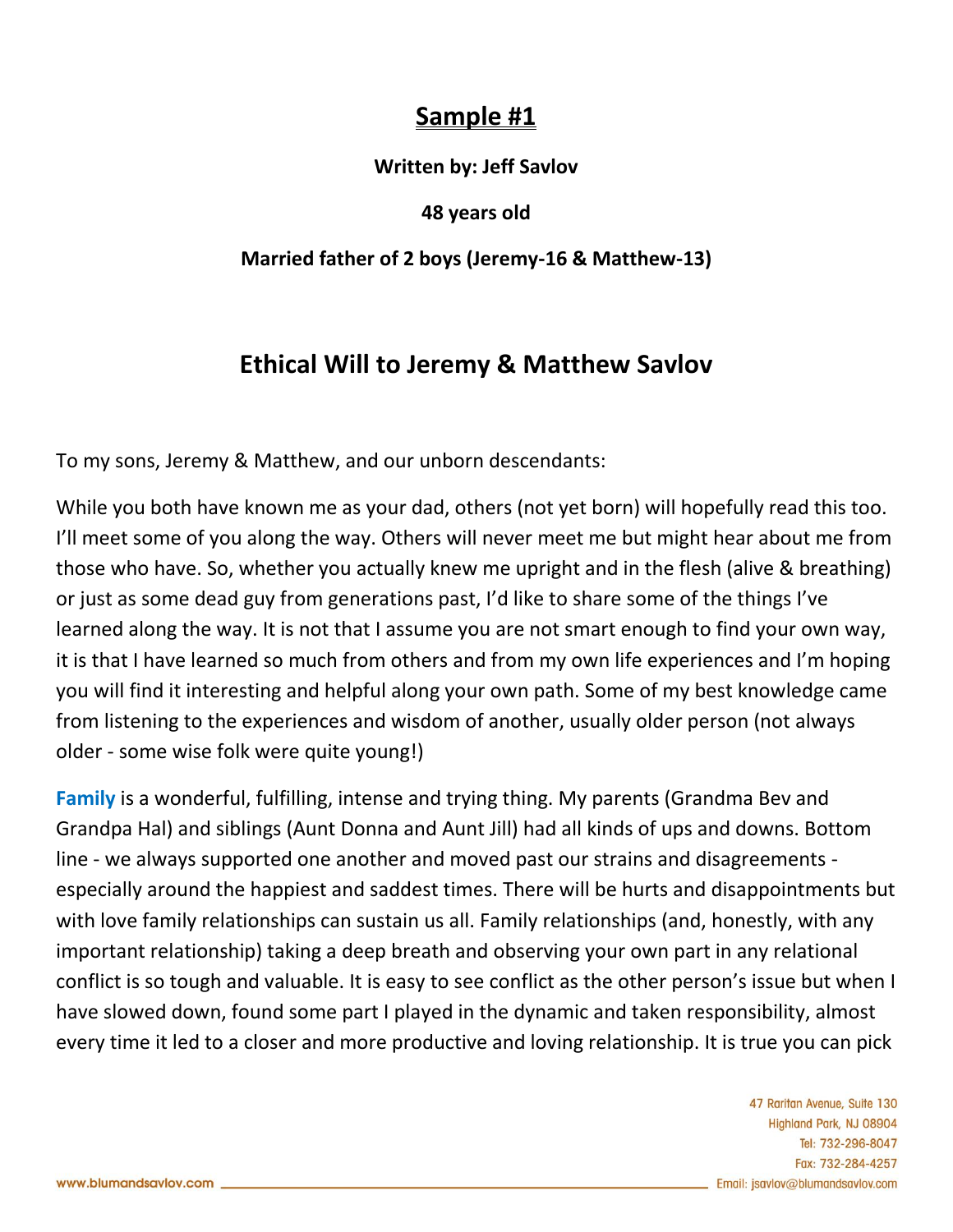your friends and not your family but I have found that family connections are super-strong. I hope you will nurture your family relationships with an eye towards strength and compassion.

**Marriage** is a wild ride. I have enjoyed it for the 18 years mom and I have been together. Most parents do not tell their kids how hard this kind of commitment can be. Grandma Bev (one of the wisest people I know) told me way before I got married how hard and how rewarding it can be. This was so helpful as it prevented me from being shocked when the tough times came. Compromise, deep-breathing, humility and sometimes just shutting up all help along the way. The more mom and I weathered and survived, the closer we became (I know it might sound corny or trite but it has been the absolute truth).

**Friends** are amazing. At times I've had many and other times few. Always had at least one or two really close buddies I could count on – sometimes on the other side of the world. I have valued friendships so much. They can be challenging relationships (like any relationship). Sometimes they feel one-sided and I've worked hard to understand the part of me that seemed to seek out relationships in which I gave way more than I got out of them. Over time I made better decisions about who I picked as a friend and my friendships have become much more mutual. I will say that when a good, valued friendship does not seem to be going well, it is worth a direct and compassionate discussion to express yourself and try to get some understanding and growth. Many people are intimidated by a direct relationship discussion and one needs to be both direct and gentle. When a friend is able to hang in there with a relationship discussion and hear you out, take responsibility for how their behavior may have hurt you, apologize and move ahead with you, the friendship grows and becomes even more valuable. Of course, I've always given my all to the process of patiently and non-defensively listening to what my friends have had to say about my part. Ultimately, even one really close and reliable friend is incredible.

**Laughter and a Sense of Humor** are very big to me. One bit of feedback I've gotten since I was very young is that I am very funny and I am proud of that. Not like a clown (though many times I was just that) but in a way that took whatever was happening around me, or what was being discussed, and offering insight in a way that is novel and funny as hell. PLEASE, do your best to see humor around you. And see it in yourself first. When you can laugh at yourself, the world around you softens. Our family is pretty nuts (often in a good way, sometimes in a painful way) and we laugh whenever we are together. Laughter is a big part of Jewish culture. As a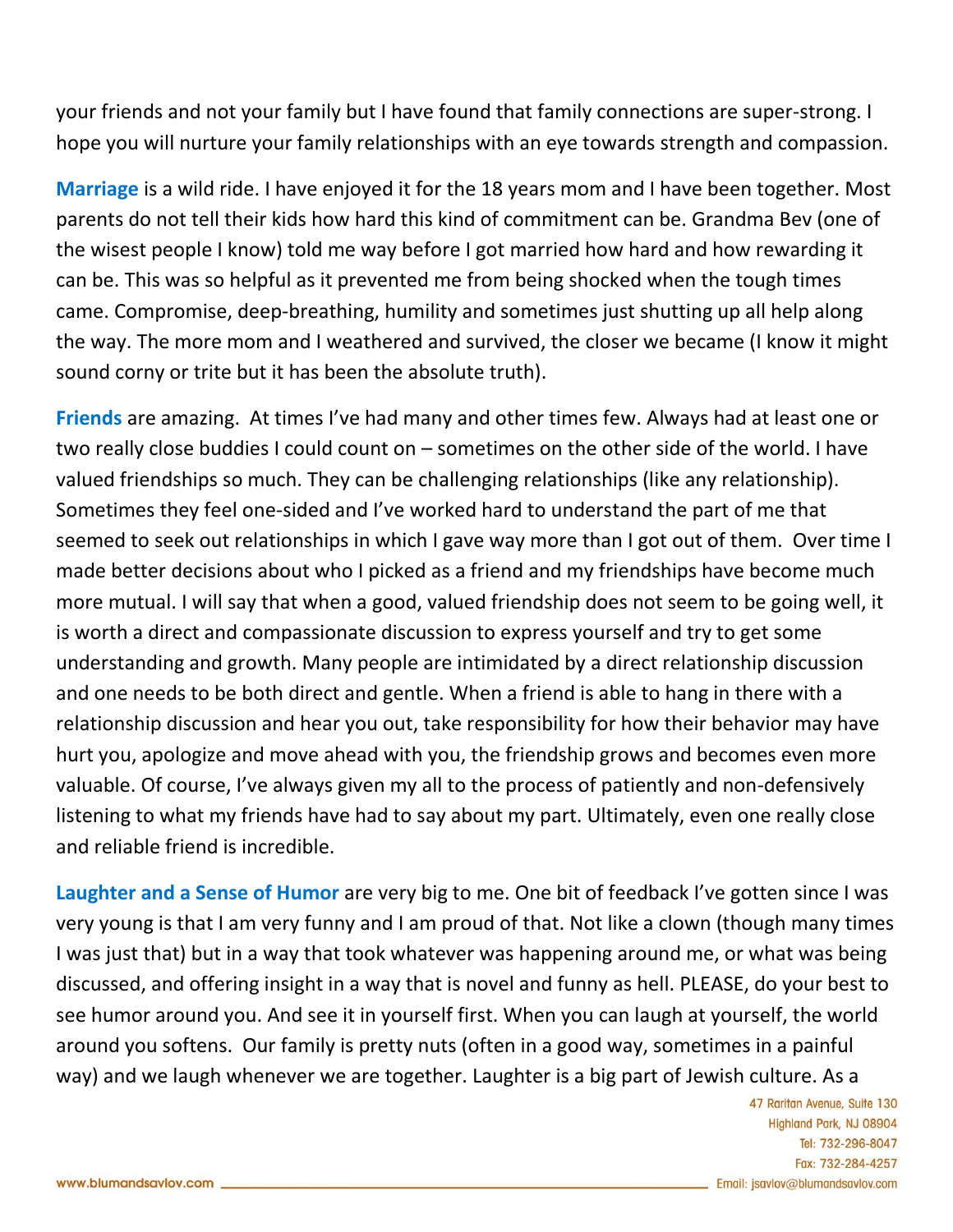people, we have been through many ordeals over the centuries and humor gives a sense of perspective that has sustained us and made for many good comedians and entertainers. Humor has been a major support to me and some of my best memories are related to making people laugh until they could not breathe. Exhilarating!

**Balanced Life** – harder than it sounds and worth the effort. Your mom and I decided early on in our marriage that we'd live life by defining our values and making decisions accordingly. When we decided to have kids we both wanted nothing more than special time with both of you and we also wanted our careers. We took risks by leaving mental health agency jobs (we met while working at The University of Medicine and Dentistry of NJ in 1993 and married in 1996) and starting our own practices. These were scary times but well worth it; being a business owner can be very challenging but you generally get paid much better when you own a business and have the ability to arrange your own schedule (freedom!) When business is slow you must hustle and make things happen – this is hard. Mom and I took turns going to see therapy clients and being home with you guys. As a man I was often the only guy in a room full of women and kids which was an interesting experience. Many women avoided me in subtle ways (I do not think they even realized it) and that was lonely at times as most caregivers spent time with other caregivers. Here and there a mom would include me (often tom-boys who grew up with lots of guys and doing what was considered typical guy things) and I appreciated these friendships. Balanced life does not mean avoiding work, to me it is about working hard on all the most important things in life. Being with the two of you has been among the most special times of my life – hands down.

**Money** is really great. It allows us to do fun things and makes life easier. It gives us choices. PLEASE, do not forget that so many of life's best experiences require no money at all (or little). Hikes in beautiful locations, bike rides in the woods, sitting on a deck with a nearby birdfeeder and watching for hours. Hanging out just about anywhere with a buddy with whom you laugh about anything and everything. I do like to save money more than most people and this is really satisfying. When business is slow the pressure is reduced by a financial cushion (remember the ups and downs of being in business for yourself I mentioned already?) It offers me a feeling of security. When I do spend, I like to make sure it fits my basic life values (exercise/sports-related purchases, great vacations to exotic places with great culture and/or nature). Sometimes - I spoil myself (a large TV, really nice dinners, whatever). Use money in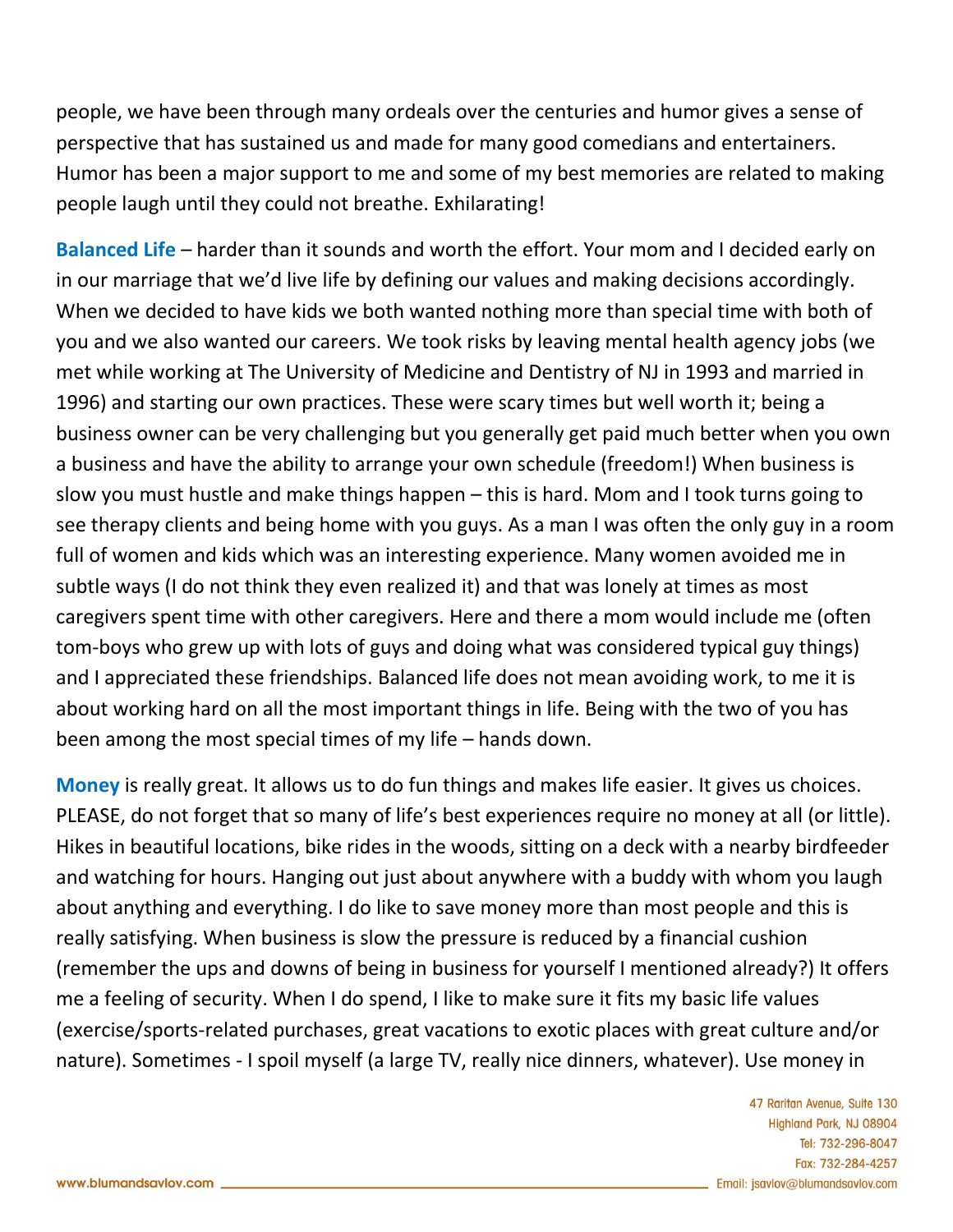the service of what is most important to you. If money is the most important thing to you, in my humble opinion, something is missing in your life and self.

**Perseverance, Effort and Failure** are big ones on this list. One way to build confidence in yourself is by pushing yourself to your limits, often in more than one way (education, career, athletics, self-awareness, to name a few). I am talking about situations that are difficult and you will need to push through failure. Many of my friends played ice hockey growing up. It looked like so much fun. I put on skates for the first time in 9th grade and went to open skating at the rink with my buddies. We played tag (yes, against the rules and breaking the rules is not always bad...just do not be a jerk and hurt people). I was awful and when I was "it" I took forever to tag someone else. My ankles wiggled and I was wobbly and uncoordinated. But I hung with it, we had some cold winters and I bought skates so I could practice on the frozen lakes almost every day. 10th grade I joined the team with my buddy and was the worst guy on the team. I kept my mouth shut, tried as hard as I possibly could and my teammates seemed to respect that. They did not give me a hard time and I got better. They taught and supported me and I believe this was due in part to the fact that I was humble and showed intense effort. I played through high school and tried out for the University of Delaware ice hockey team my freshman year and made the Junior Varsity squad. I was so humbled by being the worst guy in 10th grade but hard work paid off and I am so proud of what I accomplished with relentless pursuit of my goal. Most teammates in high school had been skating since they were young children. Experiences like this are incredibly valuable!

**Water, Fruit, Veggies and Exercise** are simple but wildly powerful things. I almost did not put these for fear of seeming an out-of-touch and "preachy" health-nut. Truth is, if you want to have a long and healthy life - these are simple and essential. Water is the basic element of life and drinking crap (soda, sugary juices, sports drinks), except occasionally, is a waste of calories and is poor nutrition – bad fuel for your body. Fruits and vegetables reduce cancer risk immensely. Research on sedentary lifestyles (sitting around playing video games, working at a desk, etc. without regular exercise) shows that it increases the risk of all kinds of health issues. Another perspective for me is that exercise has gotten me through some of my toughest times, helps me hang onto the little sanity I've been able to muster and allows me to be active in ways that most men my age are no longer able to (now 48 and still playing ice hockey in an 18-and-over league and having just taken up mountain biking a couple of years ago). My dad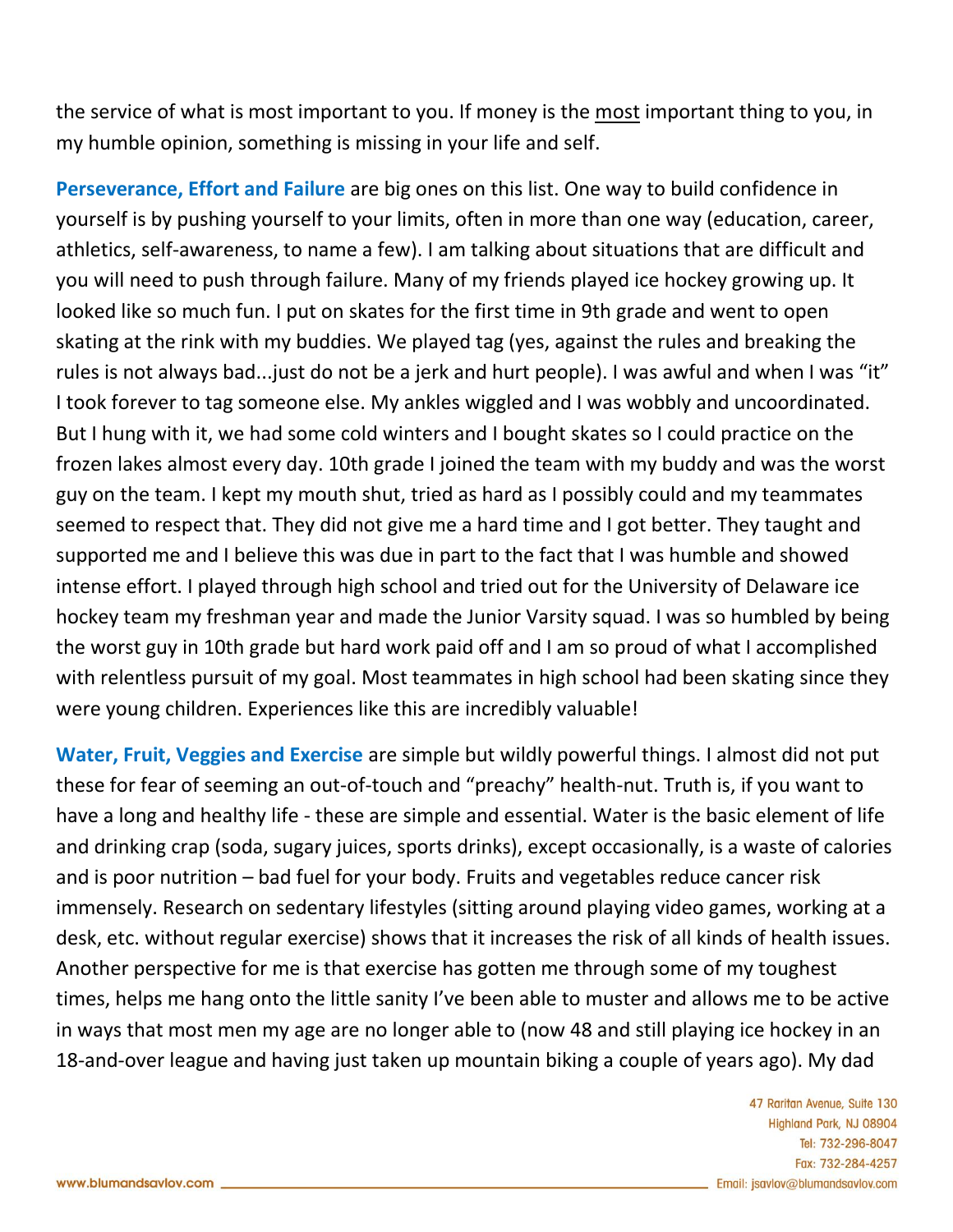was so overweight for so long and exercised so little that by his late 60's he could barely throw a ball with you guys. Knock on wood - I want to continue to play ball with you both and also with your kids. So - do what you will - I will love you all no matter what you eat and drink and whether or not you exercise.

**Psychotherapy (shrinks, counselors, therapists)** is something lots of people do not talk about openly although that is changing quickly. I've had quite a bit. I don't think you need to be crazy to take advantage of it and I may be biased about its usefulness since mom and I are both "shrinks". It has been such a helpful tool to me. I've used it when I had major emotional challenges (the first time I was about 8 and my Grandpa Dave had died in front of me and Aunt Jill). I loved him so much and it was really upsetting. I went when I was growing up (with Grandma Bev, Grandpa Hal, Aunt Donna and Aunt Jill) when our family was going through some tough times. In my mind (and I think others would agree) Grandpa Hal had a lot of old feelings bottled up from growing up with a father who escaped the Nazis and lost his entire family as a young man. Seems this leaked out angrily on me most of all as a kid. Whatever the root cause of our family pain at that time, seeing a family therapist helped us so much. I did it later on by myself as well and have found it so helpful along the way. So, all I'd say is do not hesitate to consider it and if you do try, seek out two or three therapists to consult with before jumping in with one – the connection with the therapist is so important.

**People Are Amazingly Good – All Around the World.** I really believe this. Of course there are bad people but, by and large, most are awesome. I have found them to be helpful and honest and caring. When I went backpacking through Europe with a buddy during a college summer we met people from all over. Many did not even speak the same language and we traveled together for days. Once we ran out of money in a restaurant in Germany (we only had credit cards and they did not accept those) and the waiter was pissed and we did not know what would happen. A guy from the U.S. saw this and came over and paid with a smile on his face. He was happy to do it. So many times along the way in my life I have asked people in a position to help me in some way to do just that and they almost always did. Along with this is a responsibility to help others when you can – even if it feels like a hassle some of the time (you need not toss your life away for others although some famous folks have and with good success for the world – Martin Luther King, Jr., Mother Teresa, Gandhi…). People are cool – ask for help and give more than you ask for. One small way I live by this is I always hold the door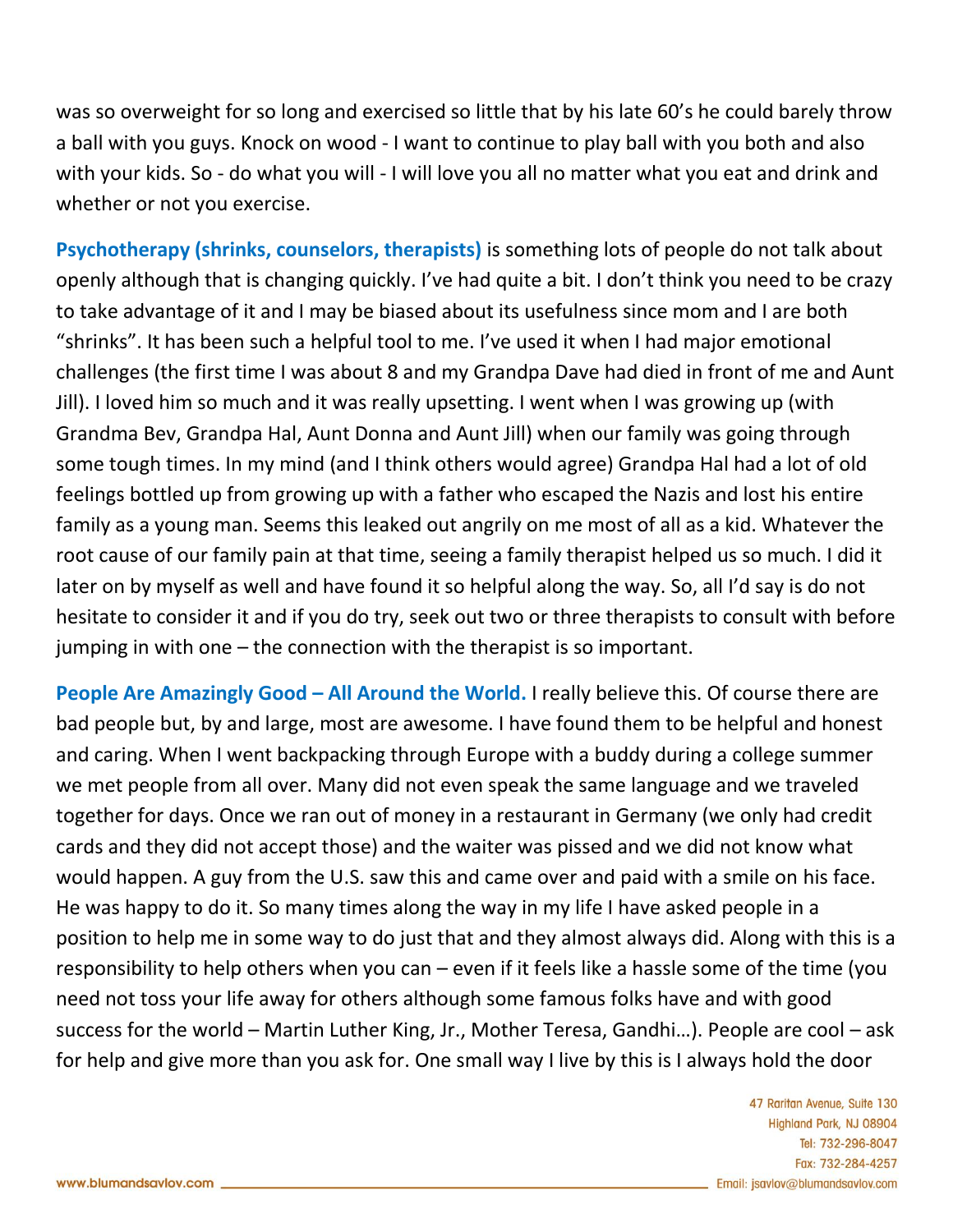for the person behind me – woman, man, child – who cares. And smile at lots of people – most seem to appreciate it. While it does freak some out (they think you are insane except in most southern U.S. states) even that is kind of fun.

**Small and Annoying B.S.** can really be a hassle. Oil changes, replacing the filter in your heating/A.C. unit, shutting the outside water off for winter, swapping out old water filter cartridges for new ones, rotating tires, paying bills on time. Schedule these in a calendar with reminders popping up as needed and relieve your brain of this energy. You'll stay on top of these tasks without thinking about them and this will release the energy for more wonderful things.

**LOVE** is one of the essentials. Give lots of it and savor all you get. I love you both, Jeremy and Matthew, with a passion that is hard to understand (I did not totally get what Grandma Bev meant by how much she loved me until I had you two amazing humans).

I love you always –

Dad

# **Sample #2**

**Written by: Anonymous**

### **72 years old**

### **Married 54 years**

### **3 children & 6 grandchildren**

To my Darling Children: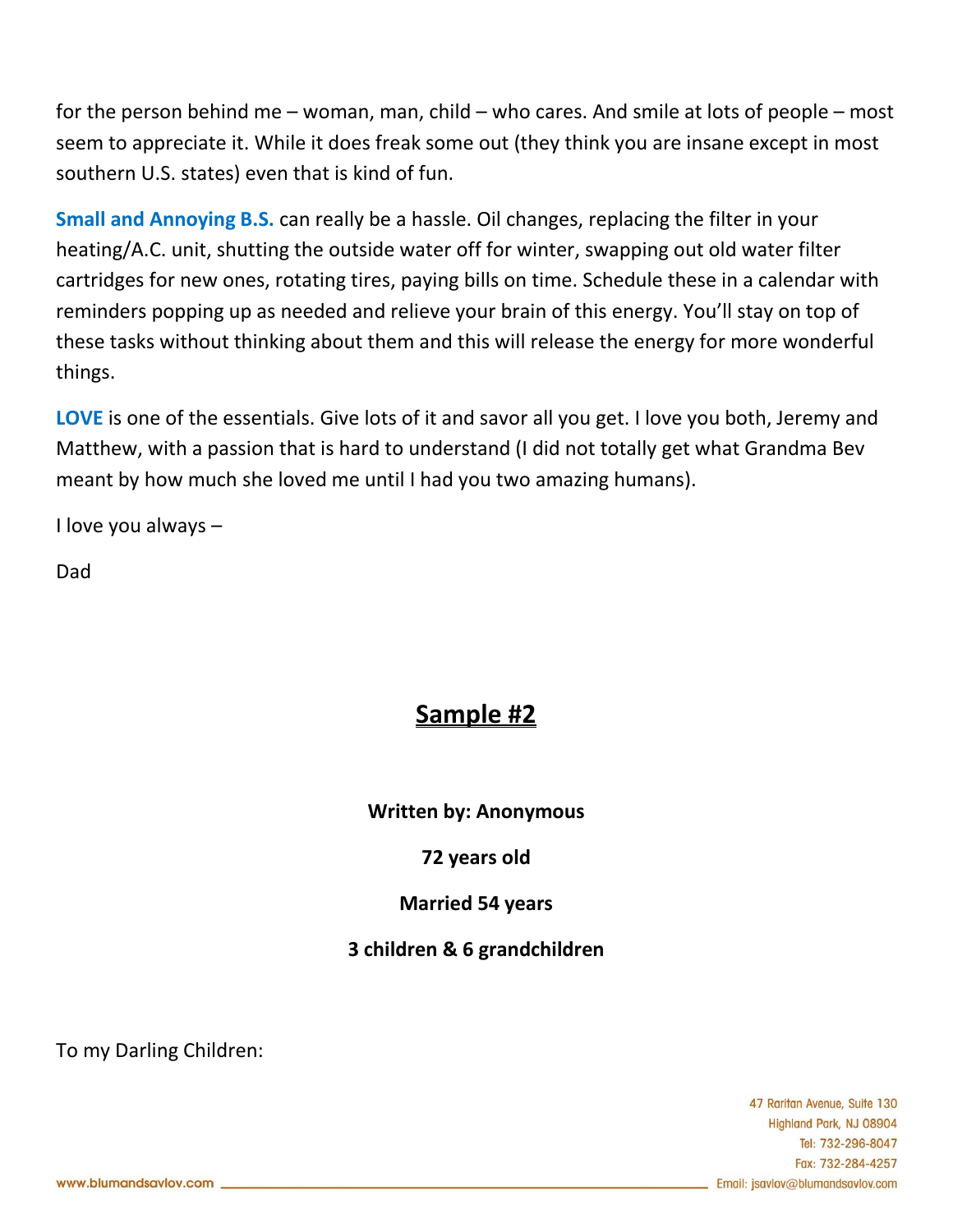Now that you are all parents, you can relate to the consuming, and unending love that I have for all of you. From the time that each of you were born, I fell completely in love with you. It was my mission to love and protect you (maybe too much protection), to the extent of my being. I loved being your mother. It is with such pride that I watch each of you parenting your own children. You all have different styles, and yet the common bond is that all of your children feel unconditional love.

It is with great pride that I watch how you all live your lives, and all of you are kind, ethical, caring people, which I feel is my legacy…..as it continues on with your own children.

I see parts of my life that I enjoyed, being carried on by you, such as my love of the outdoors, the beach, gardening etc. Your values are admirable, and I am so proud to have contributed 3 terrific human beings to the world.

In addition, you have given me grandchildren, who also have the same caring, and values, and as they were born, I fell in love again. As the circle of life continues, I am sure that the great grandchildren to come, (and I will be really mad if don't get to see them) will also carry forth the same caring and values.

Try to spend lots of time with children, they are magical.

When each of you got married, I gave you a letter, trying to prepare you for what life would bring you. I wrote that life is like a horror ride, and that as you go thru, you never know when something scary will pop out, but then it goes away until another one pops out. I really see life that way, and I have tried my best to roll with whatever comes. As you know, much easier said than done. However, I have tried really hard to never say, or think "why me?"

I believe that people come and go in our life for a reason, and even though relationships might not endure, there was a reason for them. Please read "The Secret", by Rhonda Byrne, I really find a lot of truth in this book.

Happiness is a definite choice, but a very difficult one.

Try to be as positive as you can. Every day I am grateful for all of the wonderful joys and happiness in my life. I find that people that are negative are toxic, so try to avoid them, as they drag you down.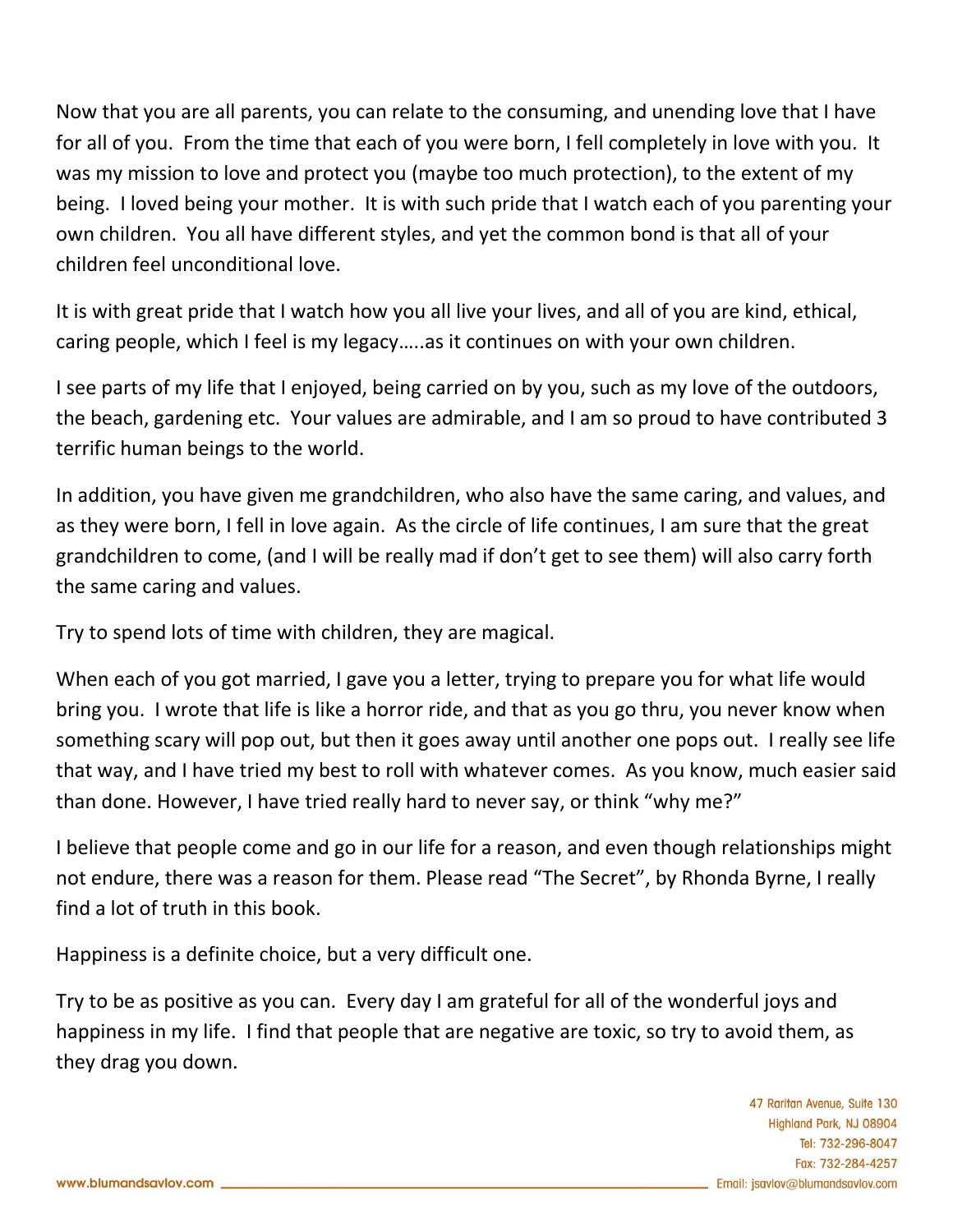Good friends are very, very hard to come by, and I always said that if you can find 1 or 2 really good friends, you are ahead of the game. Many people have different agendas, and do not have your best interests at heart. You have to know and understand that, and then you can be friendly with them, but you can, almost always, rely on your really GOOD friends.

No matter what, family is the most important. You all share the same DNA, and history, so that no matter what minor annoyances there may be you all MUST stick together. Watching the interaction, of all of you, the cousins, aunts, and uncles, nieces, and nephews… is a source of constant happiness for me because of the love, and caring that is there. These are the people that will have your back, and be there in 1 second if you need them. It is my dying wish (though not yet) that you all stick together and continue to celebrate holidays, birthdays etc.

Our family has always been very funny, and I see the same humor in my grandchildren. Believe it or not, laughter will get you thru many difficult times.

I always said that our family getting together was like a sit-com, and when we are all laughing together, it doesn't get much better.

In general, as an observer, the human condition is hysterical

I have always been so blessed to be involved in your lives….

I love you all so much, the bond I see between all of you, and your children, is amazing, and I know that will continue thru the generations……

I truly believe all that is said in the soliloquy, from "Our Town," that will be read at my funeral.

Don't ever be jealous of any other person, you never really know what they are dealing with.

I know that no matter what, I will always be watching over all of you, and when you see your flowers bloom, or go to the beach, or read a good book, or just sit in the sun, you will smile ( not cry) and think of me.

\*\*\*Initially, this writer did not want to share her ethical will while still alive, preferring to have it saved for after her death. Here are her comments about the experience of sharing while alive: